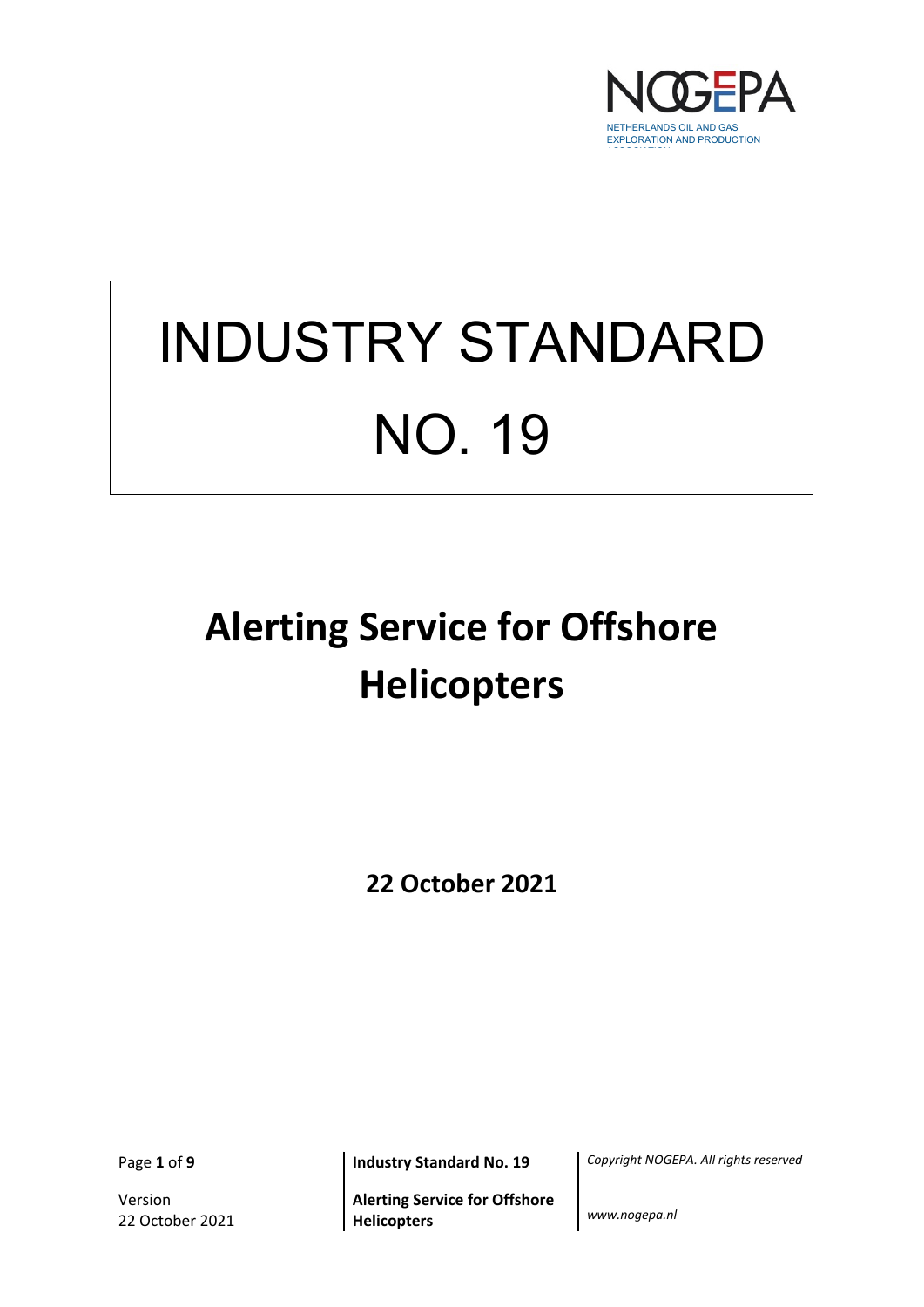

# Index

| 1. |                                                                                                                                                                                                                                                                                                                                                                                                                                                                                                                                                                |  |  |
|----|----------------------------------------------------------------------------------------------------------------------------------------------------------------------------------------------------------------------------------------------------------------------------------------------------------------------------------------------------------------------------------------------------------------------------------------------------------------------------------------------------------------------------------------------------------------|--|--|
| 2. |                                                                                                                                                                                                                                                                                                                                                                                                                                                                                                                                                                |  |  |
|    | 2.1                                                                                                                                                                                                                                                                                                                                                                                                                                                                                                                                                            |  |  |
|    | 2.2                                                                                                                                                                                                                                                                                                                                                                                                                                                                                                                                                            |  |  |
|    | 2.3                                                                                                                                                                                                                                                                                                                                                                                                                                                                                                                                                            |  |  |
|    | 2.4                                                                                                                                                                                                                                                                                                                                                                                                                                                                                                                                                            |  |  |
|    | 2.5                                                                                                                                                                                                                                                                                                                                                                                                                                                                                                                                                            |  |  |
|    | 2.6                                                                                                                                                                                                                                                                                                                                                                                                                                                                                                                                                            |  |  |
| 3  |                                                                                                                                                                                                                                                                                                                                                                                                                                                                                                                                                                |  |  |
|    | 3.1                                                                                                                                                                                                                                                                                                                                                                                                                                                                                                                                                            |  |  |
|    | 3.2                                                                                                                                                                                                                                                                                                                                                                                                                                                                                                                                                            |  |  |
| 4  | $\begin{minipage}{0.9\linewidth} Training \begin{minipage}{0.9\linewidth} \normalsize{ }}. \normalsize{ }}. \normalsize{ }}. \normalsize{ }}. \normalsize{ }}. \normalsize{ }}. \normalsize{ }}. \normalsize{ }}. \normalsize{ }}. \normalsize{ }}. \normalsize{ }}. \normalsize{ }}. \normalsize{ }}. \normalsize{ }}. \normalsize{ }}. \normalsize{ }}. \normalsize{ }}. \normalsize{ }}. \normalsize{ }}. \normalsize{ }}. \normalsize{ }}. \normalsize{ }}. \normalsize{ }}. \normalsize{ }}. \normalsize{ }}. \normalsize{ }}. \normalsize{ }}. \normals$ |  |  |

Page 2 of 9

**Industry Standard No. 19** 

**Alerting Service for Offshore Helicopters** 

Copyright NOGEPA. All rights reserved

www.nogepa.nl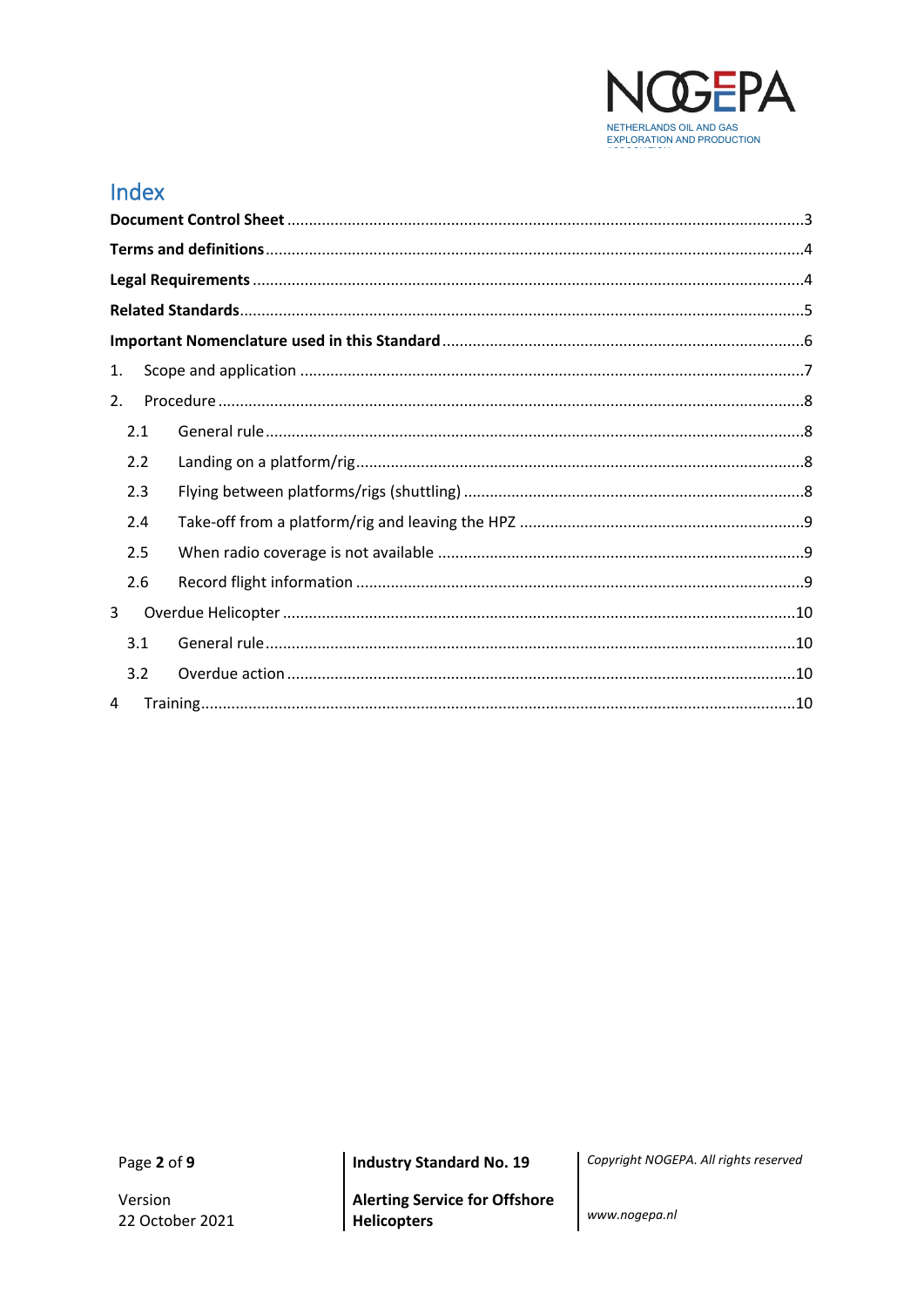

# <span id="page-2-0"></span>**Document Control Sheet**

| <b>Control Sheet</b>                  |  |  |
|---------------------------------------|--|--|
| <b>OPCOM</b>                          |  |  |
| Alerting Overdue Offshore Helicopters |  |  |
| <b>Industry Standard</b>              |  |  |
|                                       |  |  |
| Uncontrolled when printed             |  |  |
| [draft]                               |  |  |
|                                       |  |  |

| Document update timeframe | $\sim$           |                    |  |
|---------------------------|------------------|--------------------|--|
| $\mathsf{C}1$ - 12 Months | $C2 - 24$ Months | ิ 23 – 36 Months โ |  |

| <b>Endorsed by</b>             |       |                 |  |  |
|--------------------------------|-------|-----------------|--|--|
| <b>Operations Committee</b>    | Name  | <b>B.</b> Smits |  |  |
|                                | Date: |                 |  |  |
|                                | Name  | S. Tates        |  |  |
| Legal Committee                | Date: |                 |  |  |
| Health, Safety and Environment | Name  | E. Dorenbos     |  |  |
| Committee                      | Date: |                 |  |  |
| <b>Approved by</b>             |       |                 |  |  |
| <b>Executive Committee</b>     | Name  | M. Snel         |  |  |
|                                | Date: |                 |  |  |

| <b>Revision History</b> |            |                            |        |                    |          |
|-------------------------|------------|----------------------------|--------|--------------------|----------|
| Rev                     | Date       | Description                | Author | Reviewed           | Approved |
|                         | 22-10-2021 | <b>Converted Guideline</b> | LVNL   | <b>WG Aviation</b> | LVNL:    |
|                         |            | 19 into Standard 19        |        |                    | NOGEPA:  |
|                         |            |                            |        |                    |          |
|                         |            |                            |        |                    |          |

This document will be controlled in accordance with the NOGEPA Industry Standard No. 80 on Standards and Document Control.

Page **3** of **9 Industry Standard No. 19** *Copyright NOGEPA. All rights reserved*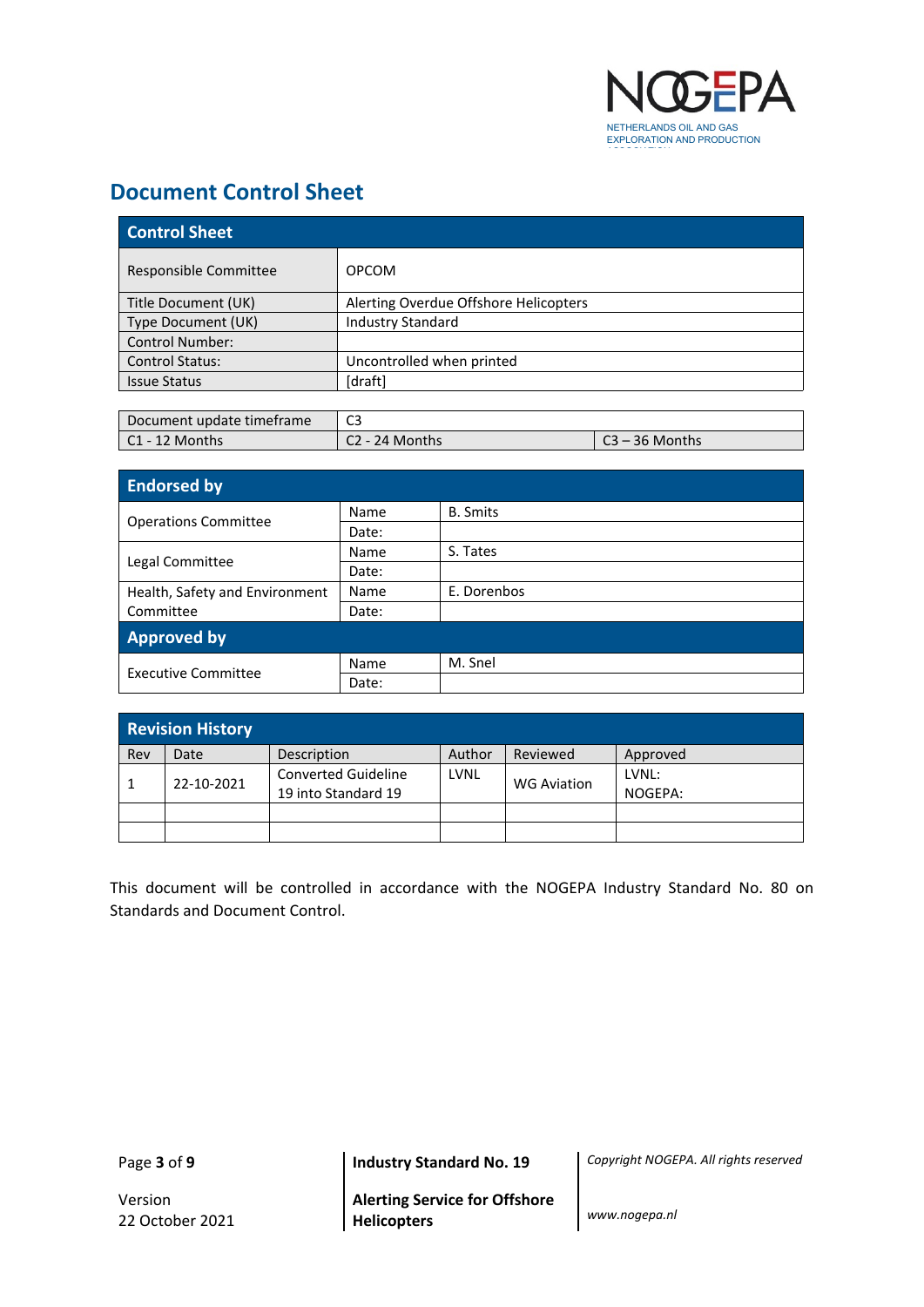

# <span id="page-3-0"></span>**Terms and definitions**

| Amsterdam FIC | Amsterdam Flight Information Centre: FIC offers traffic information to<br>uncontrolled traffic in the NSAA. |
|---------------|-------------------------------------------------------------------------------------------------------------|
| Amsterdam FIR | Amsterdam Flight Information Region                                                                         |
| <b>AIP</b>    | Aeronautical Information Package (https://en.lvnl.nl/information-for-<br>airmen/publications-for-airmen)    |
| <b>ATA</b>    | <b>Actual Time of Arrival</b>                                                                               |
| <b>ATD</b>    | <b>Actual Time of Departure</b>                                                                             |
| <b>DEP</b>    | Departure                                                                                                   |
| <b>ATC</b>    | Air Traffic Control (offers separation, flight information and alerting<br>service to controlled traffic)   |
| <b>ATS</b>    | <b>Air Traffic Service</b>                                                                                  |
| <b>ANSP</b>   | Air Navigation Service Provider                                                                             |
| <b>DEST</b>   | Destination                                                                                                 |
| <b>ETA</b>    | <b>Estimated Time of Arrival</b>                                                                            |
| <b>ETD</b>    | <b>Estimated Time of Departure</b>                                                                          |
| <b>HLO</b>    | <b>Helicopter Landing Officer</b>                                                                           |
| <b>HPZ</b>    | <b>Helicopter Protection Zone</b>                                                                           |
| <b>NSAA</b>   | North Sea Area Amsterdam                                                                                    |
| <b>OIM</b>    | <b>Offshore Installation Manager</b>                                                                        |
| POB           | Persons on Board (NB! The total of passengers and pilots)                                                   |
| <b>SERA</b>   | Standardised European Rules of the Air                                                                      |

# <span id="page-3-1"></span>**Legal Requirements**

| ICAO Annex 11 | <b>Air Traffic Services</b>                                                                                      |  |
|---------------|------------------------------------------------------------------------------------------------------------------|--|
|               | Regulation (EU) 016/1185   Air and operational provisions regarding services and procedures in<br>air navigation |  |

# <span id="page-3-2"></span>**Related Standards**

| Standard 100 | Helicopter Operations |
|--------------|-----------------------|
|              |                       |

Page **4** of **9 Industry Standard No. 19** *Copyright NOGEPA. All rights reserved*

Version 22 October 2021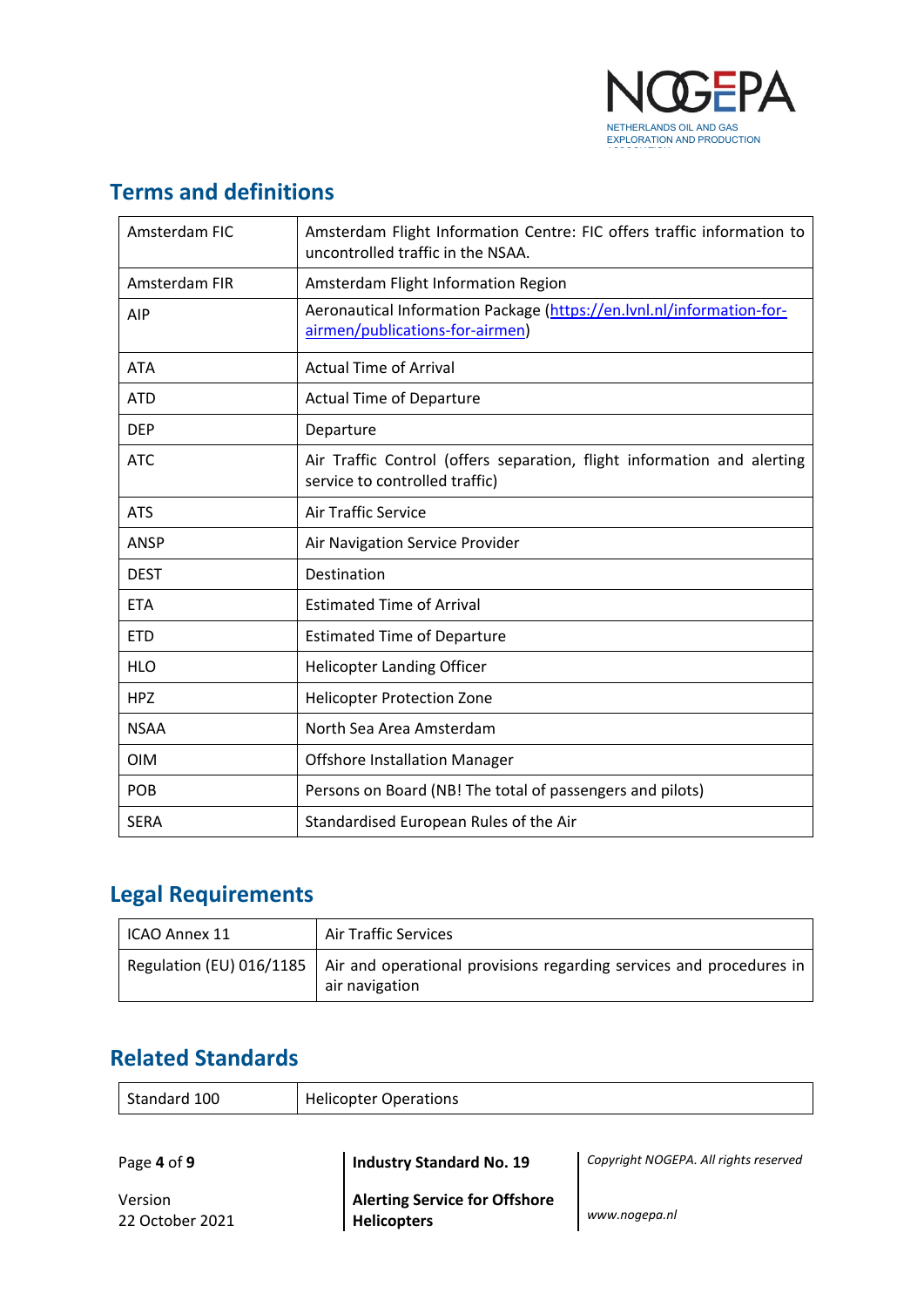

# <span id="page-4-0"></span>**Important Nomenclature used in this Standard**

| In the context of this Standard and when so used to describe a method or practice:                                                                                                                     |                                                                                                                                                                                                                                                                                                                                                                                                                                                                                                                                                                                        |  |
|--------------------------------------------------------------------------------------------------------------------------------------------------------------------------------------------------------|----------------------------------------------------------------------------------------------------------------------------------------------------------------------------------------------------------------------------------------------------------------------------------------------------------------------------------------------------------------------------------------------------------------------------------------------------------------------------------------------------------------------------------------------------------------------------------------|--|
| 'shall'                                                                                                                                                                                                | means that such method or practice reflects a mandatory provision of<br>law (in Dutch: dwingend recht). Such method or practice is mandatory<br>for those who are the addressees of such provision (mostly the<br>operators). A Standard can describe or quote, but not amend, mandatory<br>provisions. When an operator in exceptional cases for technical,<br>operational or HSE reasons cannot comply, exceptions shall be<br>documented and reported, and risks mitigated. Please note that this<br>does not release the operator from the obligation to comply with the<br>law. * |  |
| 'should'                                                                                                                                                                                               | means that such method or practice reflects a Good Operating Practice.<br>An operator is generally expected to apply such method or practice, but<br>a specific situation may require a specific alternative. In other words: the<br>operator complies or explains, and documents the explanation. *                                                                                                                                                                                                                                                                                   |  |
| 'could'                                                                                                                                                                                                | means that such method or practice is of an advisory nature or<br>mentioned by way of example. An operator is not obliged to comply and<br>is not obliged to explain if he does not comply.                                                                                                                                                                                                                                                                                                                                                                                            |  |
| * Please refer to paragraph 2.3 of Standard 80 (Standards and Document Control), for further<br>explanation on an exception of a 'shall' provision, or on a comply-or-explain of a 'should' provision. |                                                                                                                                                                                                                                                                                                                                                                                                                                                                                                                                                                                        |  |

 $\mathsf{r}$ 

Page **5** of **9 Industry Standard No. 19** *Copyright NOGEPA. All rights reserved*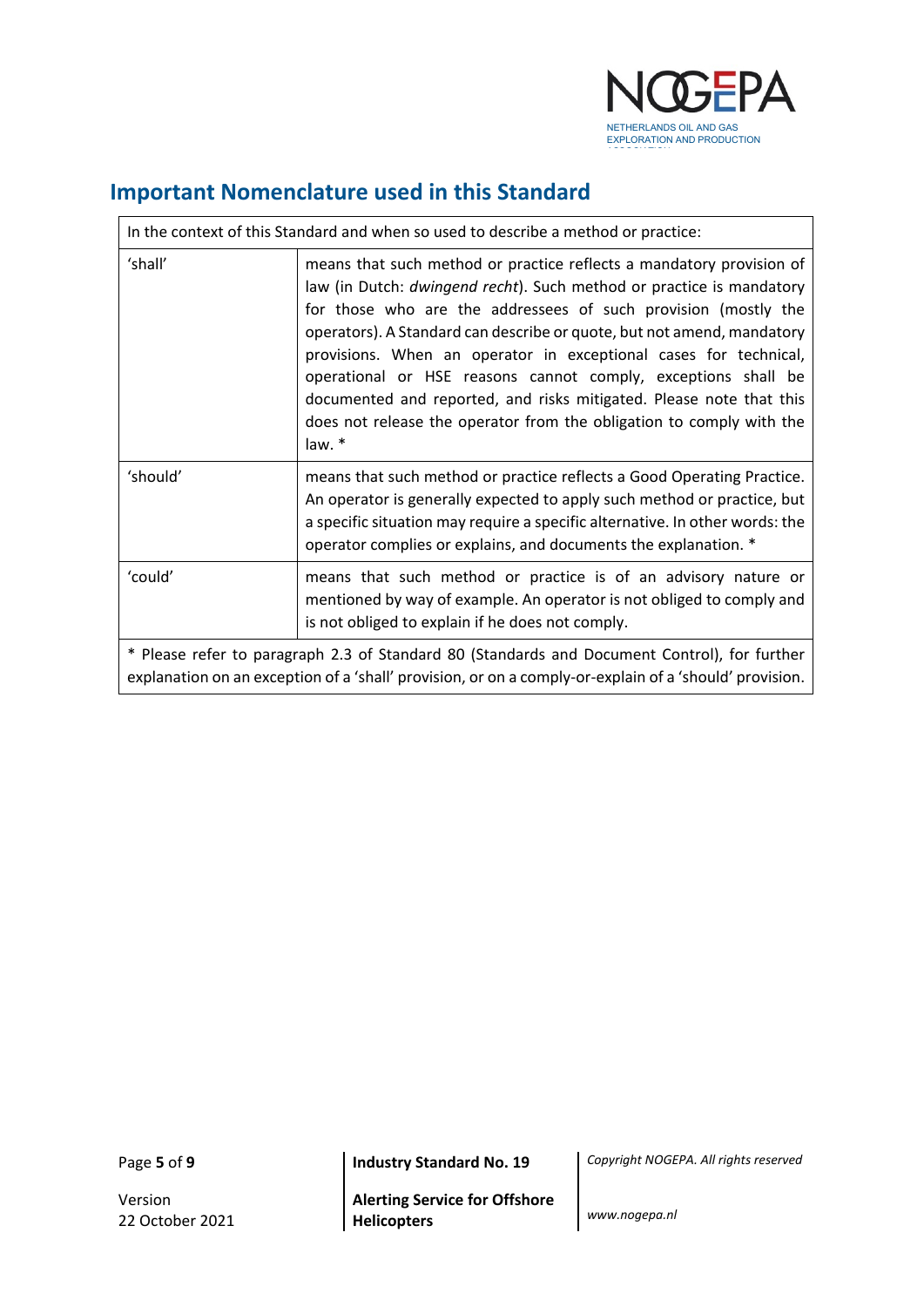

# <span id="page-5-0"></span>**1. Scope and application**

The procedure described in this Standard aims to ensure the provision of Alerting Service to helicopters operating in the North Sea Area Amsterdam and the North Sea Area V. This commitment is based on the following regulation.

#### SERA.1001, Regulation (EU) 2016/1185

- a) Alerting Service shall be provided by the air traffic services units:
	- 1. for all aircraft provided with air traffic control service;
	- 2. in so far as practicable, to all other aircraft having filed a flight plan or otherwise known to the air traffic services; and
	- 3. to any aircraft known or believed to be the subject of unlawful interference.
- b) Unless otherwise prescribed by the competent authority, aircraft equipped with suitable two-way radio-communications shall report during the period 20 to 40 minutes following the time of the last contact, whatever the purpose of such contact, merely to indicate that the flight is progressing according to plan, such report to comprise identification of the aircraft and the words 'Operations normal'.
- c) The 'Operations normal' message shall be transmitted air-ground to an appropriate ATS unit.

#### SERA.1001(b), ED Decision 2016/023/R

The absence of an 'operations normal' message does not constitute a situation of urgency. In the absence of such a report, ATS should endeavor to contact the aircraft on available frequencies. A failure to contact the aircraft could lead to any type of measure including the declaration of 'uncertainty phase'.

Alerting Service aims to ensure that the location and status of the helicopter is monitored during all stages of the flight. Appropriate action shall be initiated if:

- Contact is lost for a period longer than 20 minutes;
- No contact is established within 10 minutes after ETD;
- A helicopter has not landed within 10 minutes after ETA.

Alerting Service is an ATC service assigned by law to an ANSP. Within the Netherlands North Sea are Amsterdam (NSAA), this task is delegated to LVNL/Amsterdam FIC. However, LVNL cannot guarantee radio coverage on all altitudes in the North Sea area, especially on lower altitudes. In these cases, Alerting Service shall be provided by the respective O&G company of the platform(s) served on the flight as published in the AIP. This can be provided in various ways, for instance by Radio Operators, on the platform or remote, by the HLO or OIM. With regard to the delegation of this Alerting Service LVNL and NOGEPA will enter into an agreement. In this way the legal, procedural and functional requirements for the Alerting Service are met.

Version 22 October 2021

Page **6** of **9 Industry Standard No. 19** *Copyright NOGEPA. All rights reserved*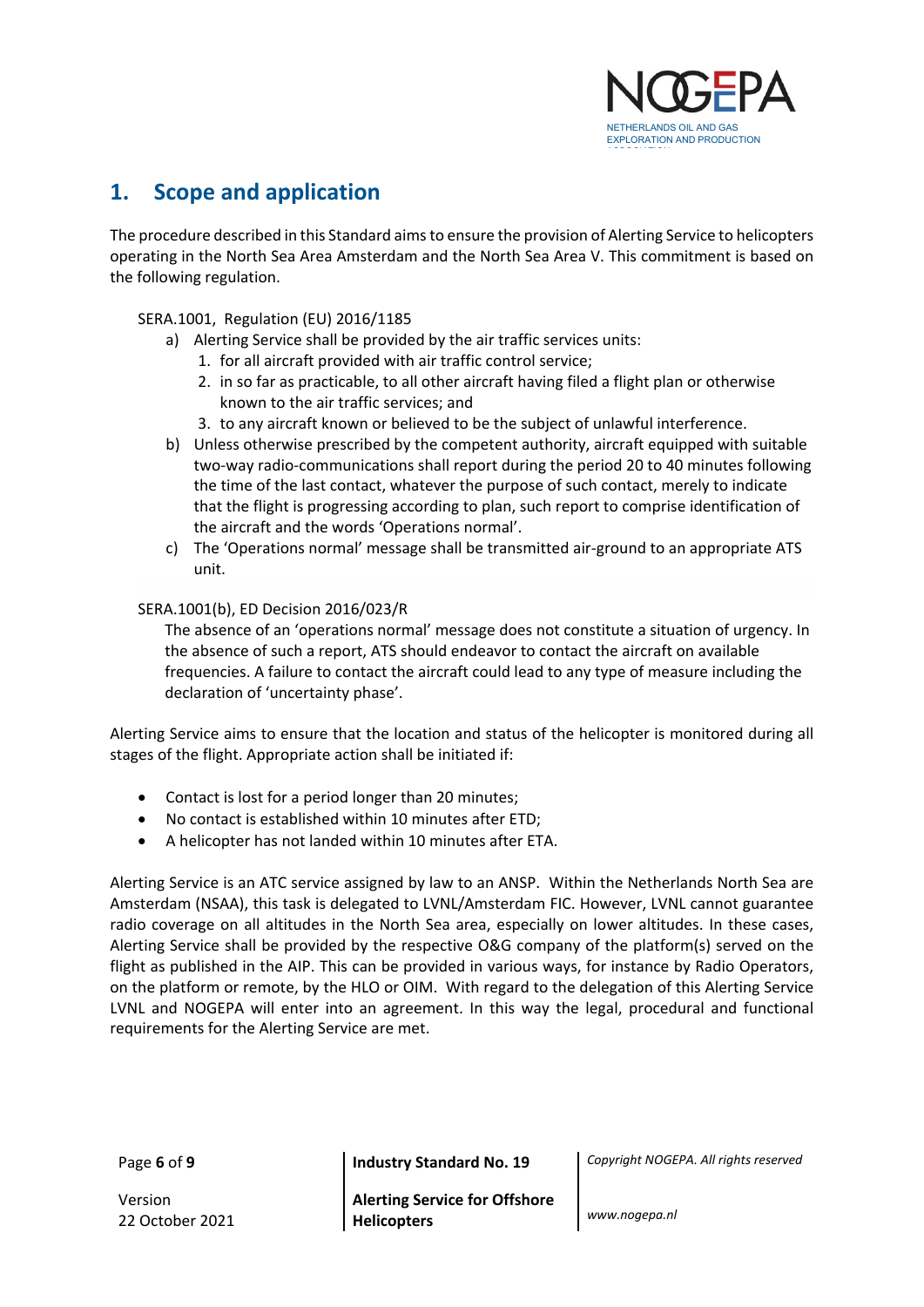

## <span id="page-6-0"></span>**2. Procedure**

#### <span id="page-6-1"></span>**2.1 General rule**

Flight Information and Alerting Service in the NSAA are responsibilities of Amsterdam FIC. However, Alerting Service may be delegated to the Radio Operator offshore in case Amsterdam FIC cannot guarantee radio coverage. This delegation is arranged by the pilot before entering the HPZ of the platform/rig. The Radio Operator shall not accept this duty unless he is qualified to do so. If the pilot cannot delegate the Alerting Service, also known as flight watch, he shall report this to Amsterdam FIC. In this case Alerting Service will stay with Amsterdam FIC.

Note 1:

If the Alerting Service cannot be delegated to the Radio Operator, it might lead to a lower level of safety in case radio contact with Amsterdam FIC is lost. This should be prevented by all parties concerned.

Note 2:

For the readability of this Standard only the term Radio Operator is used. The Radio Operator in this respect is the nominated person fulfilling the duty of providing the Alerting Service. This can also be the HLO, OIM, or any other person on site or remote as long as he is qualified and able to do so.

#### <span id="page-6-2"></span>**2.2 Landing on a platform/rig**

Before descending into an HPZ, the Helicopter Pilot shall:

- Establish two-way radio communication with the appropriate Radio Operator.
- Report the ETA, POB and endurance.
- Formally hand over the Alerting Service (flight watch) to the Radio Operator.
- Inform Amsterdam FIC that two-way radio communication with the Radio Operator has been established and that the flight watch is accepted by the Radio Operator.

No later than ETA + 10 MIN, the Helicopter Pilot shall contact the Radio Operator to report the ATA.

#### <span id="page-6-3"></span>**2.3 Flying between platforms/rigs (shuttling)**

Before take-off for shuttle flights (< 10 MIN) between platforms/rigs, the Helicopter Pilot shall:

- Establish two-way radio communication with the appropriate Radio Operator.
- Report the Destination, ETA, POB and endurance.
- Formally hand over the Alerting Service (flight watch) to the Radio Operator.

No later than ETA + 10 MIN, the Helicopter Pilot shall contact the Radio Operator to report the ATA.

Version 22 October 2021

Page **7** of **9 Industry Standard No. 19** *Copyright NOGEPA. All rights reserved*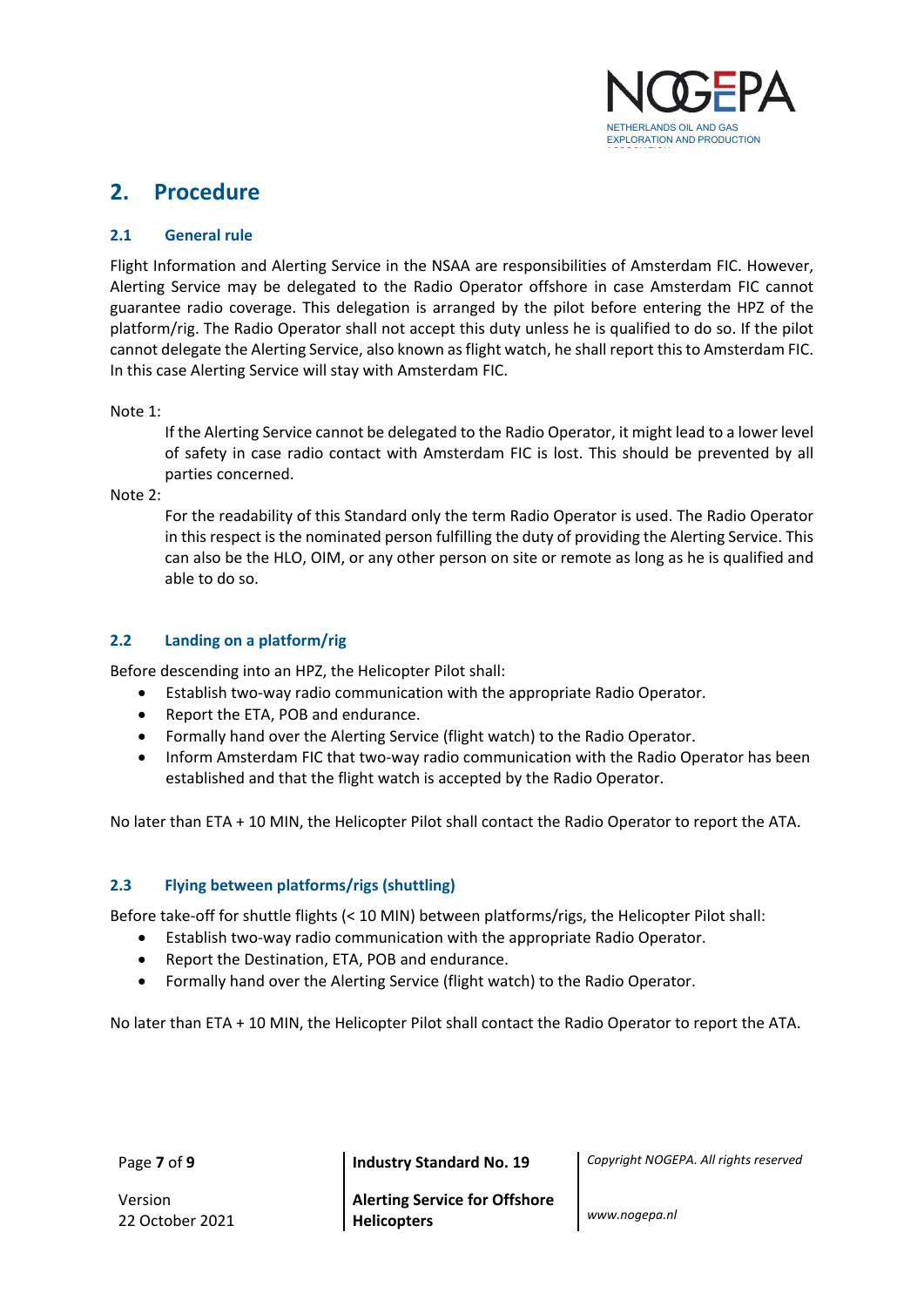

#### <span id="page-7-0"></span>**2.4 Take-off from a platform/rig and leaving the HPZ**

Before take-off the pilot shall:

- Establish two-way radio communication with the appropriate Radio Operator.
- Report the Destination, ETA, POB and endurance.
- Formally hand over the Alerting Service (flight watch) to the Radio Operator.

Within ATD +10min the Helicopter Pilot shall:

- Establish two-way radio communication with Amsterdam FIC.
- Make a position report to Amsterdam FIC.
- Formally hand over the Alerting Service (flight watch) to Amsterdam FIC.
- Confirm the Radio Operator that the Alerting Service has ended.

#### <span id="page-7-1"></span>**2.5 When radio coverage is not available**

When radio communication is not possible, the Helicopter Pilot reports his information to Amsterdam FIC or the Radio Operator by telephone or relay.

#### <span id="page-7-2"></span>**2.6 Record flight information**

- All aircraft movements and communications between the Radio Operator and the Helicopter Pilot shall be accurately recorded.
- The exact method of recording is up to the Radio Operator. He should be able to reproduce a timeline with the above mentioned data as a minimum. Records should be kept for up to 1 (one) month.

Page **8** of **9 Industry Standard No. 19** *Copyright NOGEPA. All rights reserved*